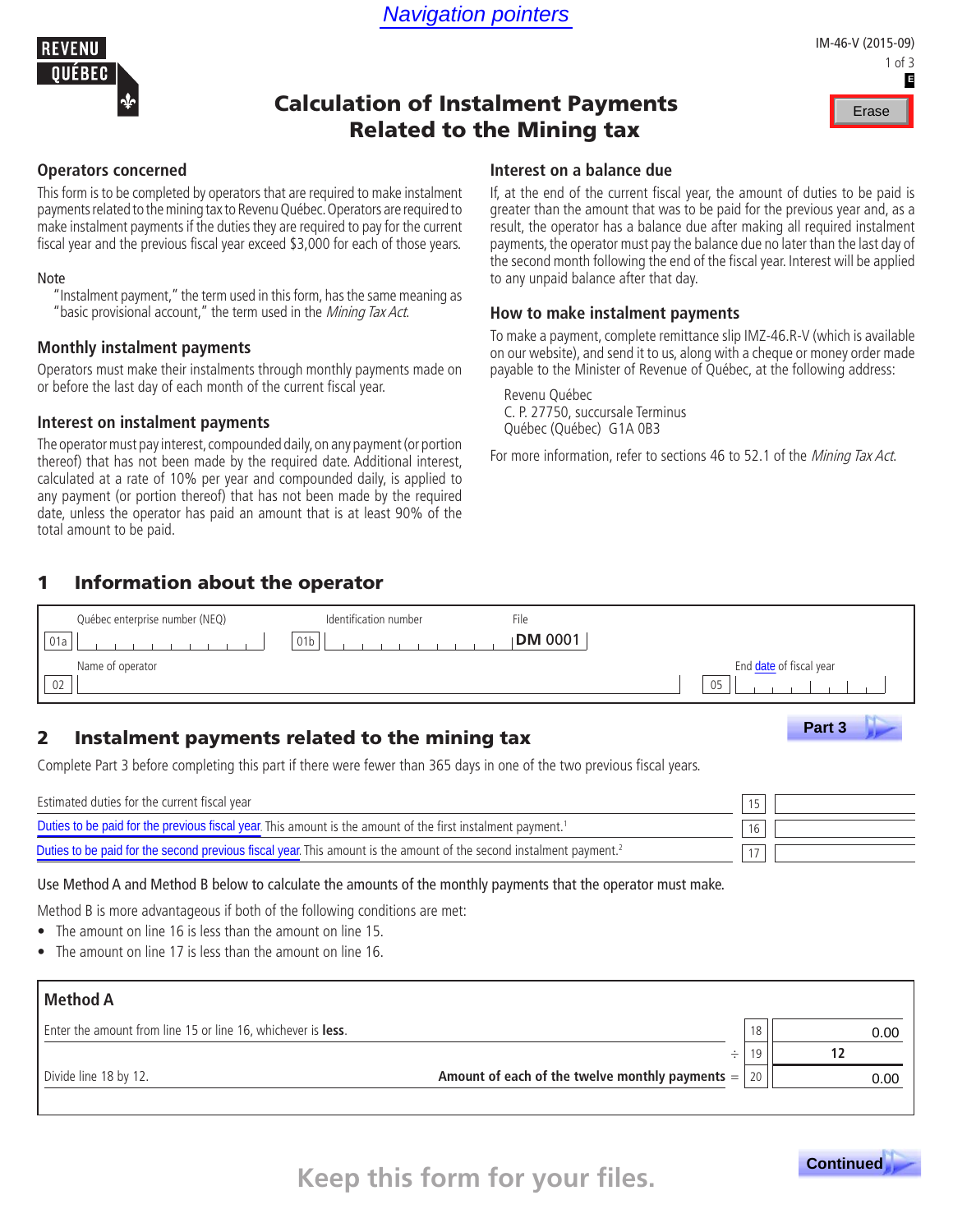## 2 Instalment payments related to the mining tax (cont.)

| <b>Method B</b>                                                                      |     |    |      |
|--------------------------------------------------------------------------------------|-----|----|------|
| Amount from line 17                                                                  |     | 21 |      |
|                                                                                      | ÷   | 22 | 12   |
| Amount of each of the first two monthly payments $=$<br>Divide line 21 by 12.        |     | 23 | 0.00 |
|                                                                                      |     |    |      |
| Amount from line 16                                                                  |     | 24 |      |
| Amount from line 21                                                                  |     | 25 |      |
|                                                                                      | X   | 26 | 1/6  |
| Multiply line 25 by 1/6.                                                             | $=$ | 27 | 0.00 |
| Subtract line 27 from line 24. If the result is negative, enter 0.<br><b>Surplus</b> |     | 28 | 0.00 |
|                                                                                      | ÷   | 29 | 10   |
| Amount of each of the next ten monthly payments $=$<br>Divide line 28 by 10.         |     | 30 | 0.00 |

Check the box corresponding to the calculation method that will be used.

|  | Method A |
|--|----------|
|  | Method B |

Print

### 3 Adjustment of instalment payments where there were fewer than 365 days in one of the operator's two previous fiscal years

#### **3.1 First instalment payment**

Complete this section if the previous fiscal year had fewer than 365 days.

| Duties to be paid for the previous fiscal year                                                                                                                     |     | 36 |      |
|--------------------------------------------------------------------------------------------------------------------------------------------------------------------|-----|----|------|
|                                                                                                                                                                    | X   | 37 | 365  |
| Multiply line 36 by 365.                                                                                                                                           | $=$ | 38 | 0.00 |
| Number of days in the previous fiscal year                                                                                                                         | ÷   | 39 |      |
| Divide line 38 by line 39. If the previous fiscal year had 183 days or more, carry the amount from line 40 to line 16. Otherwise, complete<br>lines 41 through 46. | $=$ | 40 |      |
| Duties to be paid for the last fiscal year that preceded the previous fiscal year and had more than 182 days                                                       |     | 41 |      |
|                                                                                                                                                                    | X   | 42 | 365  |
| Multiply line 41 by 365.                                                                                                                                           | $=$ | 43 | 0.00 |
| Number of days in the last fiscal year that preceded the previous fiscal year and had more than 182 days                                                           | ÷   | 44 |      |
| Divide line 43 by line 44.                                                                                                                                         | $=$ | 45 |      |
| Enter the amount from line 40 or line 45, whichever is <b>greater</b> . Carry this amount to line 16.                                                              |     | 46 | 0.00 |



**Keep this form for your files.**